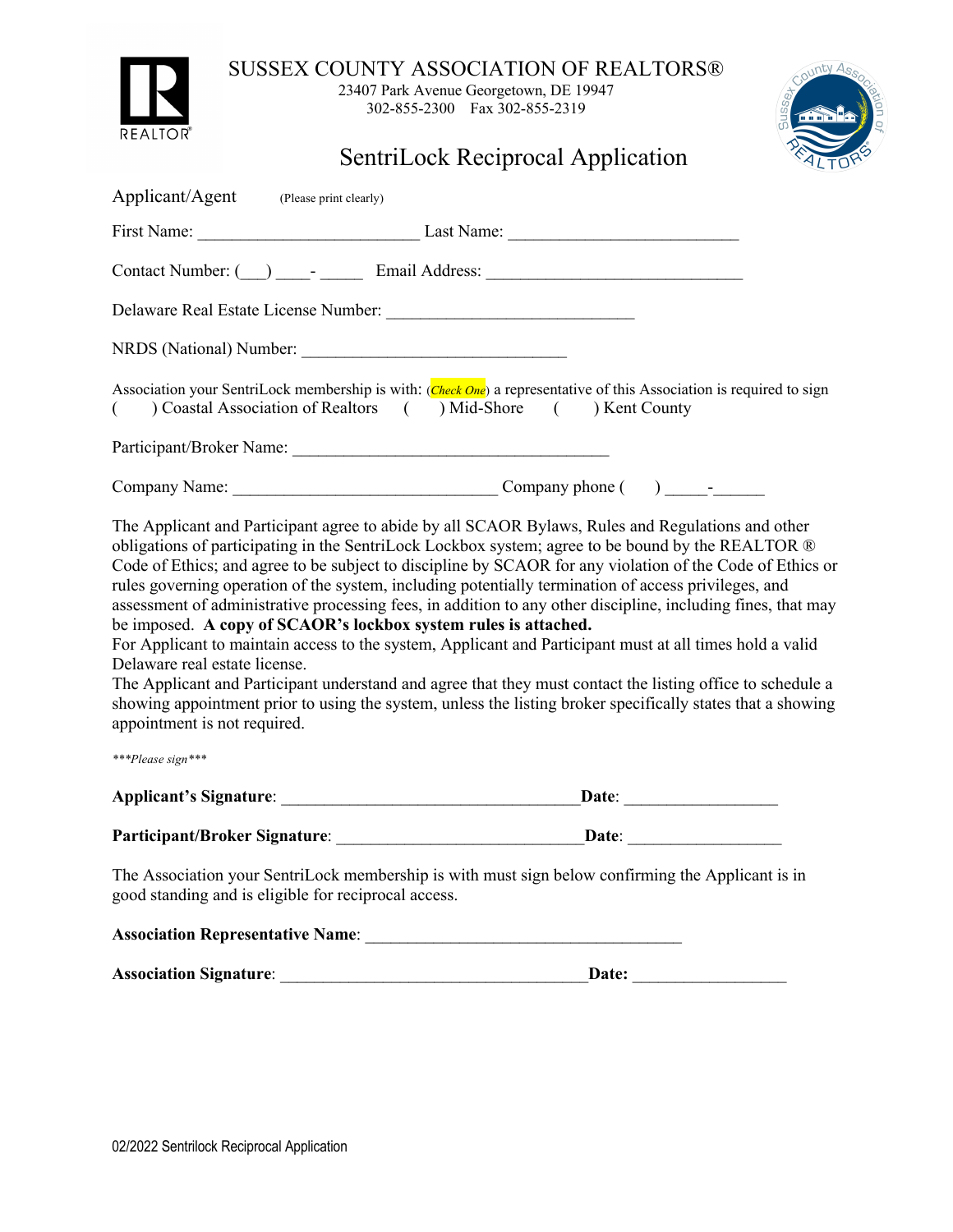# **SUSSEX COUNTY ASSOCIATION OF REALTORS® SENTRIKEY LOCK BOX RULES AND REGULATIONS**

#### **Section I Authorized Users**

- $(A)$ Any individual who holds REALTOR® membership in a local Board/Association of REALTORS®, whether located in Delaware or any other state or territory, and every non principal broker, sales licensee, unlicensed personal assistant or licensed or certified appraiser who is affiliated with such REALTOR®, shall be eligible to subscribe to and use the lockbox services of SCAOR subject to their execution of a SentriKey Smart Card Authorized User Agreement or a Reciprocal Access Agreement (whichever is applicable) with SCAOR and their agreement to abide by the Rules and Regulations of SCAOR and to pay all required fees. fines and recurring costs in connection with their subscription to the lockbox services of SCAOR.
- Affiliate Members of a local Board/Association of REALTORS®, whether located in Delaware or any other state or territory, shall be eligible to subscribe to and (B) use the lockbox services of SCAOR, provided: 1.) the Affiliate member is principally engaged in professional home and/or environmental inspections; the appraising of real property; and/or termite service 2.) a duly authorized principal or officer of the firm for which Affiliate member performs such services; executes the appropriate SCAOR SentriKey Smart Card Authorized User Agreement; 3.) The Affiliate member agrees to abide by the Rules and Regulations of SCAOR and to pay all required fees, fines and recurring costs in connection with Affiliate's subscription to the lockbox services of SCAOR; and 4.) The Affiliate member agrees that Affiliate shall not access or use any affixed lockbox or gain entry to any property upon which a lockbox is affixed without first contacting the listing agent of the property for the purpose of arranging an appointment to enter the property and Affiliate member shall enter the property only with the consent of the listing agent and the owner and only at the scheduled date and time as directed by the listing agent and the owner.
- $\langle C \rangle$ Unlicensed personal assistants shall be eligible to subscribe to or use the lockbox services of SCAOR, on the same terms and conditions as non-principal brokers and sales licensees provided: 1) the unlicensed personal assistant is under the direct supervision of a designated REALTOR®, or the licensed designee of the designated REALTOR®, each of whom is a subscriber and authorized user of the lockbox services; 2) a duly authorized principal or officer of the firm for which the unlicensed personal assistant performs services; executes the appropriate SCAOR SentriKey Smart Card Authorized User Agreement; 3) the unlicensed personal assistant agrees to abide by the Rules and Regulations of SCAOR and to pay all required fees, fines and recurring costs in connection with the unlicensed personal assistant's subscription to the lockbox services of SCAOR; and 4) the unlicensed personal assistant agrees that the unlicensed personal assistant shall not access or use any affixed lockbox or gain entry to any property upon which a lockbox is affixed without first contacting the listing agent of the property for the purpose of arranging an appointment to enter the property and the unlicensed personal assistant shall enter the property only with the consent of the listing agent and the owner and only at the scheduled date and time as directed by the listing agent and the owner. An unlicensed personal assistant, in accordance with guidelines as adopted by the Delaware Real Estate Commission, may not show property unless accompanied by a licensed real estate salesperson, real estate associate broker or real estate broker,
- $(D)$ Non-member licensed contractors or inspectors shall only be eligible for limited use of the lockbox services of SCAOR provided; 1) the non-member licensed contractor or inspector is under the direct supervision of a designated REALTOR®/Participant, or the licensed designee of the designated REALTOR®/Participant, at least one of whom is a subscriber and authorized user of the lockbox services; 2) the licensed designated REALTOR®/Participant, or the licensed designee of the designated REALTOR®/Participant has obtained the written consent of the property owner to authorize the use of a lockbox programmed for contractor codes which clearly states the owner understands that authorizing contractor codes allows unlimited (24 hour) access to the property by the non-member licensed contractor(s) or inspector(s).
- Any individual required or permitted by law, or by the established policies of the National Association of REALTORS®, as amended from time to time, to access  $(E)$ and use the services of SCAOR without holding REALTOR® membership in a local Board/Association, including members in good standing of the Sussex County Association of REALTORS®, shall be eligible to subscribe to and use the services of SCAOR without the requirement of holding REALTOR® membership in a local Board/Association of REALTORS®.

# **Section II**

The following Rules and Regulations shall apply to all subscribers and users of the SCAOR Lock Box services. Subscribers and authorized users of the lockbox services shall:

- ${\bf 1.}$ Not install a lockbox on any property without first obtaining the written consent of the Seller.
- $2.$ Access property solely in connection with his/her legally permitted, normal and customary activities while ac ting as a real estate licensee, unlicensed personal assistant or licensed appraiser.
- Use the SentriKey Smart Card only for the purpose of gaining authorized entry into real property upon which SentriKey Key Box System has been installed.  $\overline{3}$ .
- Enter into real property from which a SentriKey Key Box System has been installed only with the prior knowledge and/or expressed consent of the listing agent. 4.
- Notify SCAOR, in writing within forty-eight (48) hours, of any change in his/her current company/office affiliation. -5.
- Adhere strictly to the terms and conditions of the SCAOR SentriKey Smart Card Authorized User Agreement. 6.
- Pay all fees, charges, fines and recurring user fees as established from time to time by SCAOR when due. 7.
- Keep the SentriKey Smart Card in Smart Card holder's possession or in a safe place always and be accountable for the SentriKey Smart Card at all times. 8.
- $Q$ Not allow his/her personal identification number (PIN) to be attached to the SentriKey Smart Card.
- 10. Not disclose his/her personal identification number (PIN) to any person.
- 11. Not loan the SentriKey Smart Card to any person, for any purpose whatsoever, or to permit the SentriKey Smart Card to be used for any purpose by any other person.
- 12. Not assign, transfer or pledge the SentriKey Smart Card or the license and use of the SentriKey Smart Card.
- 13. Not change or alter the Entry Codes through any other electronic lockbox system provider. All changes to Entry Codes shall be made solely and exclusively by and through SCAOR.

SCAOR SentriKey Smart Card Rules and Regulations - revised 02/25/2019

 $\mathbf{1}$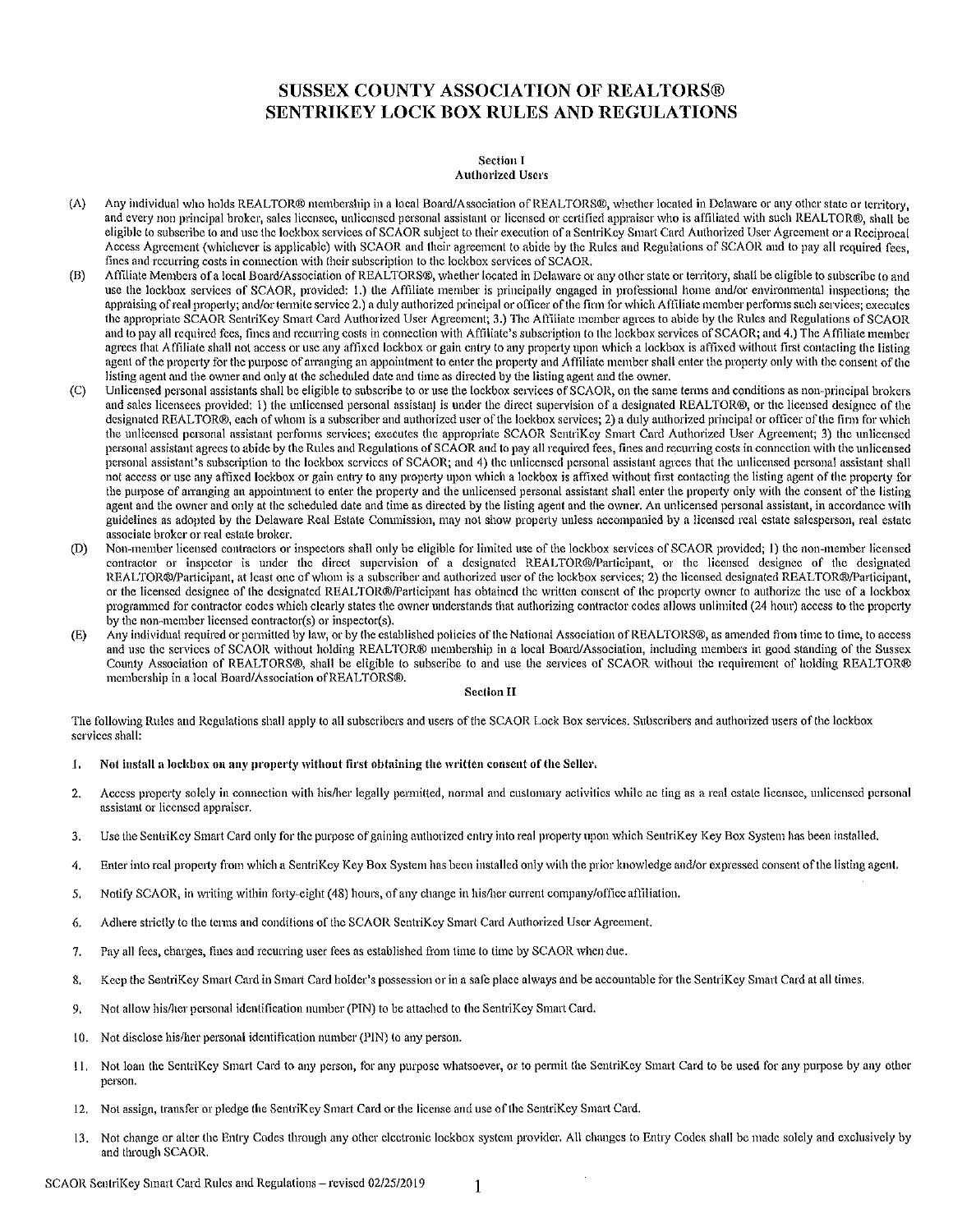- $14.$ Immediately notify SCAOR by telephone or in writing within forty-eight (48) hours, of the loss or theft of a SentriKey Smart Card and the circumstances surrounding such loss or theft.
- 15. Strictly adhere to the rules and regulations as may be adopted by SCAOR from time to time with respect to the SentriKey Smart Card or any other aspect of the system.
- 16. Promptly submit the SentriKey Smart Card to SCAOR for audit and/or inspection at a reasonable time at the SCAOR office upon request by SCAOR for such audit or inspection.
- 17. Not permit anyone other than the SentriKey Smart Card Holder himself/herself to use the SentriKey Smart Card or his/her PIN for any reason.
- 18. Attend an instructional meeting on the operation and use of the SentriKey Smart Card as required by SCAOR from time to time.
- Pay all fees, fines and charges in connection with the use of the SentriKey Smart Card and the SentriKey Key Box System, and to obtain the periodic revalidation 19. Entry Code for his/her own SentriKey Smart Card.
- Comply with National Association of REALTORS® requirements (as from time to time amended) for the access and use of a SentriKey Key Box System, including  $20.$ notification of each listing office or listing agent of the SentriKey Smart Card holder's intention to enter the property through the use of the SentriKey Key Box System. This notification is to be prior to the actual entry unless the listing indicates the coonerating agent may access the property without prior notice to the listing agent or the listing office. The Board of Directors of SCAOR shall have the right, in its sole and absolute discretion, to deactivate or refuse to sell, lease or activate any SentriKey Smart Card to any applicant or subscriber who has been or subsequently is arrested or convicted of a felony or misdemeanor crime (other than traffic misdemeanor offenses) in accordance with the Lock Box System Security Requirements (Policy Statement 7.31) of the NAR Handbook on Multiple Listing Policy, as amended from time to time.
- 21. Obtain the written authorization from the Owner(s) of the property prior to the installation or use of the SentriKey Key Box System on any property.
- Notify SCAOR, in writing, promptly upon the arrest or conviction of subscriber or authorized user for any felony or misdemeanor crime (other than traffic  $22.$ misdemeanor offenses) and state the circumstances and details relating to such arrest or conviction.
- Maintain the sole and exclusive possession of the key to the property at all times and not give the key to a third person without the prior knowledge and 23. expressed written consent of the listing agent.
- $24.$ One-Day Showing Codes, if applicable: One-day showing codes are not to be provided to any individual unless specifically authorized to do so by the Seller and/or Landlord in writing.

### **Section III Fines and Penalties**

An authorized subscriber or user of the SentriKey Key Box System of SCAOR who violates any Rules and Regulations of SCAOR as set forth above, except for the payment of fees, shall be subject to the imposition of a fine or penalty for each violation in such amount not to exceed \$15,000 as established by the Board of Directors of SCAOR from time to time, in accordance with the attached schedule of fines and penalties.

An authorized subscriber or user of the SentriKey Key Box System of SCAOR who is found to have violated the rules and regulations as herein set forth on more than two occasions during a calendar year, shall be subject to the automatic revocation of their rights and privileges to access and use the services of SCAOR.

An authorized subscriber or user of the SentriKey Key Box System of SCAOR shall pay a 10% late charge on all fees, charges, fines, recurring user fees and penalties which remain unpaid for ten (10) calendar days from the date of invoice or imposition of such fine or penalty. Service will be terminated without notice for fees, charges, fines, recurring user fees and penalties which remain unpaid for fifteen (15) calendar days from the date of invoice or imposition of such fine or penalty.